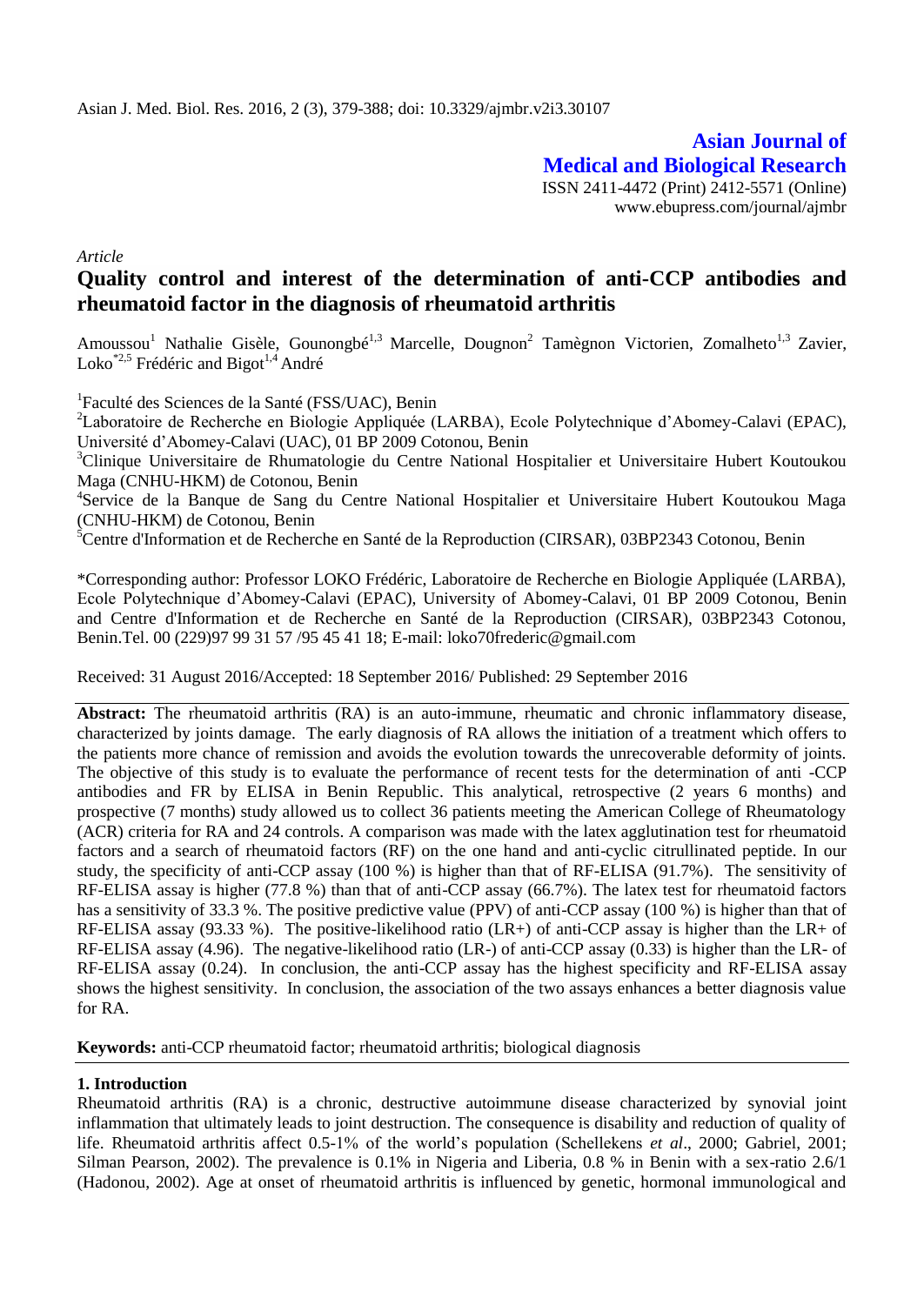environmental factors (MacGregor *et al*., 1995; Goemaere *et al*., 1990; Hutchinson *et al*., 2001). Genetic risk factors are thought to be responsible for up to 50-60% of rheumatoid arthritis risk, and the HLA-DRB1 gene has been unequivocally associated with RA susceptibility (Diaz *et al*., 2011). Other the long course of disease, RA can be diagnosed using the 1987 classification criteria (seven criteria) of the American College of Rheumatology (ACR) (Sizova, 2012). Four of the seven must be present to make the diagnosis of RA. However, six of the seven criteria are frequently observed in diseases other than RA, such as infections, other rheumatoid diseases, among many other conditions (Pinals, 1994). RA is diagnosed primarily according to clinical disease manifestations, and serological support is primarily restricted to the determination of IgM rheumatoid factor (IgM-RF) (Schellekens *et al*., 2000). Increased levels of rheumatoid factor (RF) can be detected in 50-80 % of RA sera but also encountered in the sera of patients with other connective tissue diseases, patients with infectious diseases, and elderly healthy individuals (Nienhuis and Mandema, 1964). Detection and quantitation of RF have historically relied on agglutination (Waaler-Rose) and turbidity (nephelometry) methods, which preferentially detect the pentameric IgM-RF class (Moore and Dorner, 1993). ELISA and radioimmunoassay technology can also be used to measure IgM-RF, IgA-RF and IgG-RF (Marcelletti and Nakamura, 2003). Other autoantibody-antigen systems described in RA are RA33 (anti-hnRNP-A2), anti-calpastatin, ANCA (antineutrophil cytoplasmic antibodies), ANA (antinuclear antibody), anti-collagen type II, anti-fibronectin and anti-GPI (glucose-6-phosphate isomerase) (Westgeest *et al*., 1987; Schellekens *et al.,* 1998; Mulder *et al*., 1993; Tan, 1982; Ronnelid *et al*., 1994; Atta *et al*., 1995; Schaller *et al*., 2001). More of these autoantibodies are also present in a variety of other auto-immune diseases. Fortunately, some autoantibody systems with a better specificity for RA also exist as anti-Bip (p68), anti-Sa and APF (antiperinuclear factor), AKA (antikeratin antibody), anti-fillagrin, anti-CCP (anticyclic citullinated peptide antibody) (Vossenaar and Venrooij, 2004). In the early stage of RA, diagnosis is quite challenging. A joint working group of the ACR and European League against Rheumatism (EULAR) was formed to develop new classification criteria of RA (in 2010) to identify individuals at earlier stages of the disease. To classify a patient as having or not having definite RA, a history of symptom duration, joint involvement, and at least 1 serological test (rheumatoid factor [RF] or anticyclic citullinated peptide antibody [anti-CCP] and 1 acute-phase response measure (erythrocyte sedimention rate [ESR] or C-reactive protein [CRP] must be obtained (Sizova, 2012).

Citrulline is nonstandard amino acid, as it is not incorporated into proteins during protein translation. It can, however be generated by post-translational modification of arginine residues by peptidylarginine deiminase enzyme. To standardize method, synthetic citrullinated peptides are used. By using of cyclic peptides, the sensitivity was increased because the peptide adopt a structure in which the citrulline moiety is optimally exposed for antibody binding (Schellekens *et al*., 2000). With a single cyclic citrullinated peptide, antibodies could be detected in 68 % of RA sera with a very high specificity: 98% (Vossenaar and Venrooij, 2004; Herold *et al*., 2005).

Anti-CCP antibodies may be helpful for RA diagnosis because they have moderate sensitive but extremely high specificity to RA than RF. Anti-CCP antibodies can be detected at very early diseases stages, and may be used as indicators of RA progression and prognosis (Rojas-Villarraga *et al*., 2009).The early diagnosis of RA allows the initiation of a treatment which offers to the patients more chance of remission and avoids the evolution towards the unrecoverable deformity of joints.

In Benin as other sub-Sahara town, RF has been measured in the routine diagnostic laboratory by the latex agglutination test and by cell agglutination method of Waller-Rose because these tests are less expensive than anti-CCP dosage.

The objective of the current study is to evaluate the usefulness of anti-CCP and RF by ELISA method for diagnosing RA and to determine their specificity and sensitivity in comparison with conventional techniques such as latex agglutination test.

## **2. Patient, Materials and Methods**

This is a cross analytical retrospective (January 2007-July 2009) and prospective study (July 2009 to January 2010) focused on patients with rheumatic disease and meet the following criteria:

- To be followed in the Clinic of Rheumatology of National and University Hospital Hubert koutoukou Maga (CNHU-HKM) Cotonou
- Rheumatoid arthritis suffer restraint on the basis of at least four ACR criteria, 1987.
- Have given consent for the study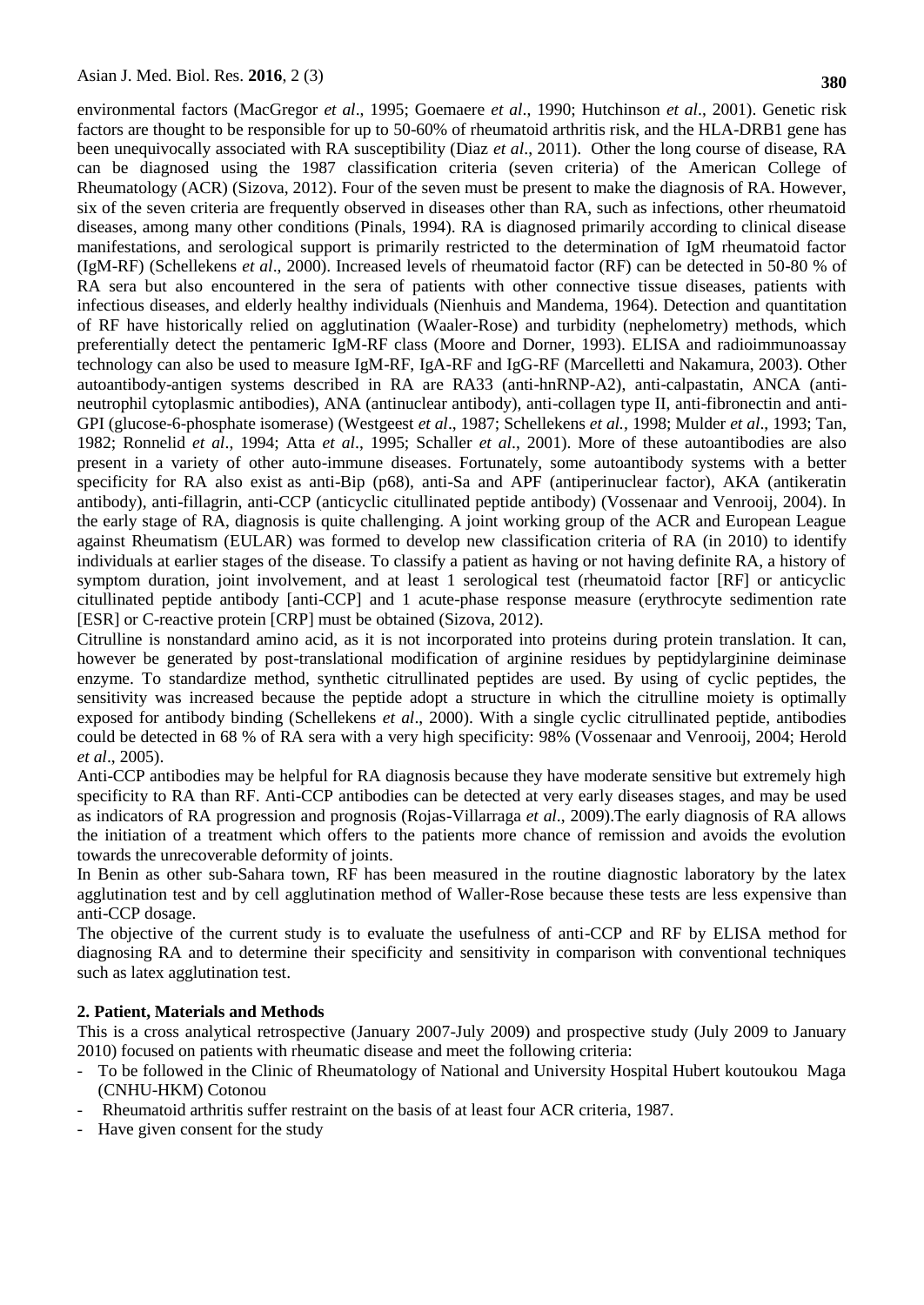Furthermore, the witnesses met the following criteria:

- To be followed in the Clinic of Rheumatology of National and University Hospital Hubert koutoukou Maga (CNHU-HKM) Cotonou
- Suffer from other rheumatic disease other than RA (mono-arthritis, back pain, myalgia)

Patients with other connective and subjects with no signs of rheumatic diseases were excluded from the study. Semi-quantitative and quantitative laboratory data were collected:

- Erythrocyte sedimentation rate (ESR)
- C-reactive protein (CRP)
- complete blood compt (CBC)
- Latex agglutination test (Avitex-RF) for OMEGA
- IgM Rheumatoid Factorby ELISA (EUROIMMUN);
- Anti-CCP ELISA (Ig G) by ELISA (EUROIMMUN).

The data are treated with Epi info version 3.3.2.

# **3. Results**

## **3.1. Subjects caracteristics**

Sixty patients were recruited for this study with:

- 36 patients with RA (case group)
- 24 patients with other rheumatic diseases (control group)

In case group, we have, 26 women (72 %) and 10 men (28 %) with arthritis rheumatoid. The sex-ratio is 2.6/1 In control group, we have 18 women (75 %) and 6 men (25%) with another rheumatoid diseases. For patient with RA, mean age was 39.22 years (range, 19 to 58 years). In the control group, the mean age was 57.75 years (range, 44 to 83 years). Subjects with RA are younger than subjects in control group.

## **3.2. Biologicals exams**

59 % of patients with RA had low hemoglobin level (under 10 g/dl for women and 11 g/dl for men) but the control group had normal hemoglobin level (Table 1).72.2 % of patients with RA had high erythrocyte sedimention rate (ESR). C-reactive protein and white blood cells levels are high for 38.9% and 22.2% patients with RA (Table 2). In the control group, 8.3 % subjects have high level for these parameters (Table 2).

## **Table 1. Repartition of subjects according hemoglobin level.**

|                  |    | кa   |    | <b>Control</b> |  |
|------------------|----|------|----|----------------|--|
| Hemoglobin level |    | $\%$ |    | $\%$           |  |
| Low              | 18 | 50   |    |                |  |
| Normal           | 18 | 50   | 24 | 100            |  |
| Total            | 36 | 100  | 24 | 100            |  |

## **Table 2. Determination of CRP, ESR and white blood cells.**

|               |    | CRP  |               | ESR  |    | White blood cells |  |
|---------------|----|------|---------------|------|----|-------------------|--|
| RA group      | N  | $\%$ | N             | $\%$ | N  | $\%$              |  |
| High level    | 14 | 38.9 | 26            | 72.2 | 8  | 22.2              |  |
| Normal level  | 22 | 61.1 | 10            | 27.8 | 28 | 77.8              |  |
| Total         | 36 | 100  | 36            | 100  | 36 | 100               |  |
| Control group | N  | %    | N             | $\%$ | N  | %                 |  |
| High level    | 2  | 8.3  | $\mathcal{L}$ | 8.3  | 2  | 8.3               |  |
| Normal level  | 22 | 91.7 | 22            | 91.7 | 22 | 91.7              |  |
| Total         | 24 | 100  | 24            | 100  | 24 | 100               |  |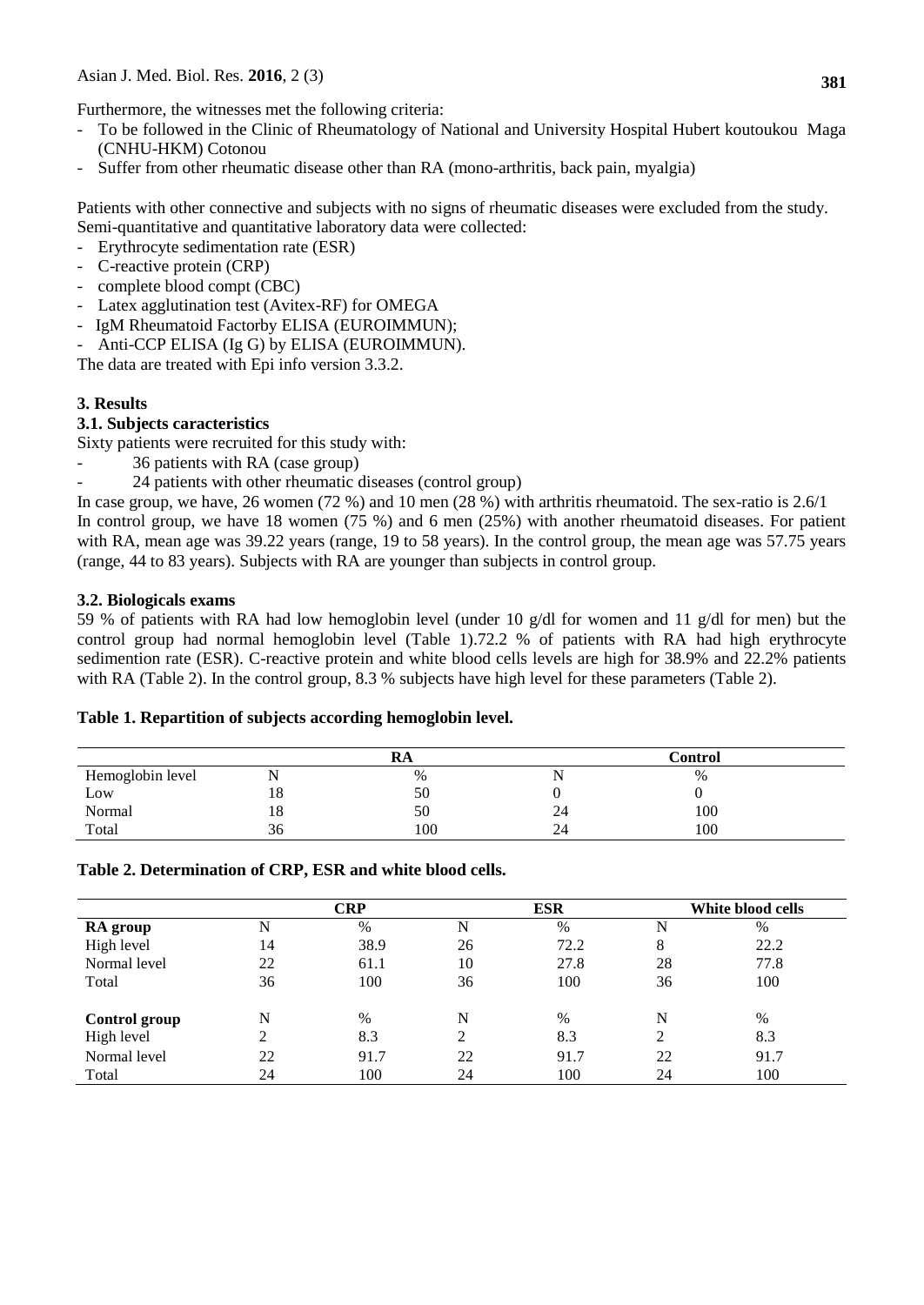## **Table 3. Repetitivity of anti-CCP and RF-ELISA test.**

| Anti-CCP            | <b>RF-ELISA</b>    |
|---------------------|--------------------|
| 10                  | 10                 |
| 0.723               | 0.713              |
| 0.0363              | 0.0828             |
| $[0.6504 - 0.7956]$ | $[0.5478 - 0.879]$ |
| 5%                  | 11.6%              |
| 4.225%              | 5.12%              |
|                     |                    |

## **Table 4. Inter- serial reproducibility of tests anti-CCP and RF-ELISA.**

|                 | Anti-CCP            | <b>RF-ELISA</b>     |
|-----------------|---------------------|---------------------|
| N               |                     | 12                  |
| X               | 0.8025              | 0.7629              |
| σ               | 0.1276              | 0.1299              |
| IC              | $[0.5473 - 1.0577]$ | $[0.5031 - 1.0227]$ |
| Experimental CV | 15.9%               | 17%                 |
| Euro-immun CV   | 6.7%                | 6.13%               |

# **Table 5. Linearity of anti- CCP and RF-ELISA.**

|                               | Anti-CCP     | <b>RF-ELISA</b> |  |
|-------------------------------|--------------|-----------------|--|
| <b>Experimental linearity</b> | < 242 RU/ ml | $<$ 357 RU/ml   |  |
| Euro-immun linearity          | 3-196 RU/ml  | $2-200$ RU/ ml  |  |

## **Tableau 6. Incidence of positive and negative results of RF- latex and RF-ELISAin patients with RA.**

|          |    | <b>RF-</b> latex |         | <b>RF-ELISA</b> |  |
|----------|----|------------------|---------|-----------------|--|
| Results  |    | $\%$             | N       | $\%$            |  |
| Positive | ⊥∠ | 33.3             | 28      | 77.8            |  |
| Negative | 24 | 66.7             | $\circ$ | 22.2            |  |
| Total    | 36 | 100              | 36      | 100             |  |

## **Table 7. Incidence of positive and negative value of RF- latex and RF-ELISA in control group.**

|          |    | <b>RF-</b> latex |              | <b>RF-ELISA</b> |  |
|----------|----|------------------|--------------|-----------------|--|
| Results  |    | $\%$             |              | $\%$            |  |
| Positive |    |                  |              | 8.3             |  |
| Negative | 24 | 100              | $\cap$<br>∠∠ | 91.7            |  |
| Total    | 24 | 100              | 24           | 100             |  |

## **Table 8. Incidence of positive and negative results of anti-CCP.**

|          |    | RA   |    | Control |  |
|----------|----|------|----|---------|--|
| Results  |    | $\%$ |    | %       |  |
| Positive | 24 | 66.7 |    |         |  |
| Negative | 12 | 33.3 | 24 | 100     |  |
| Total    | 36 | 100  | 24 | 100     |  |

## **Table 9. Comparison of specificity and sensitivity of RF-ELISA, anti-CCP and RF-latex tests.**

|             | <b>RF-ELISA</b><br>(% | Anti- $CCP$ $(\% )$ | $RF-latex(%)$ |
|-------------|-----------------------|---------------------|---------------|
| Sensitivity | 77 O<br>1.0           | 66.7                | 222<br>JJ.J   |
| Specificity | Q17<br>71. I          | 100                 | 100           |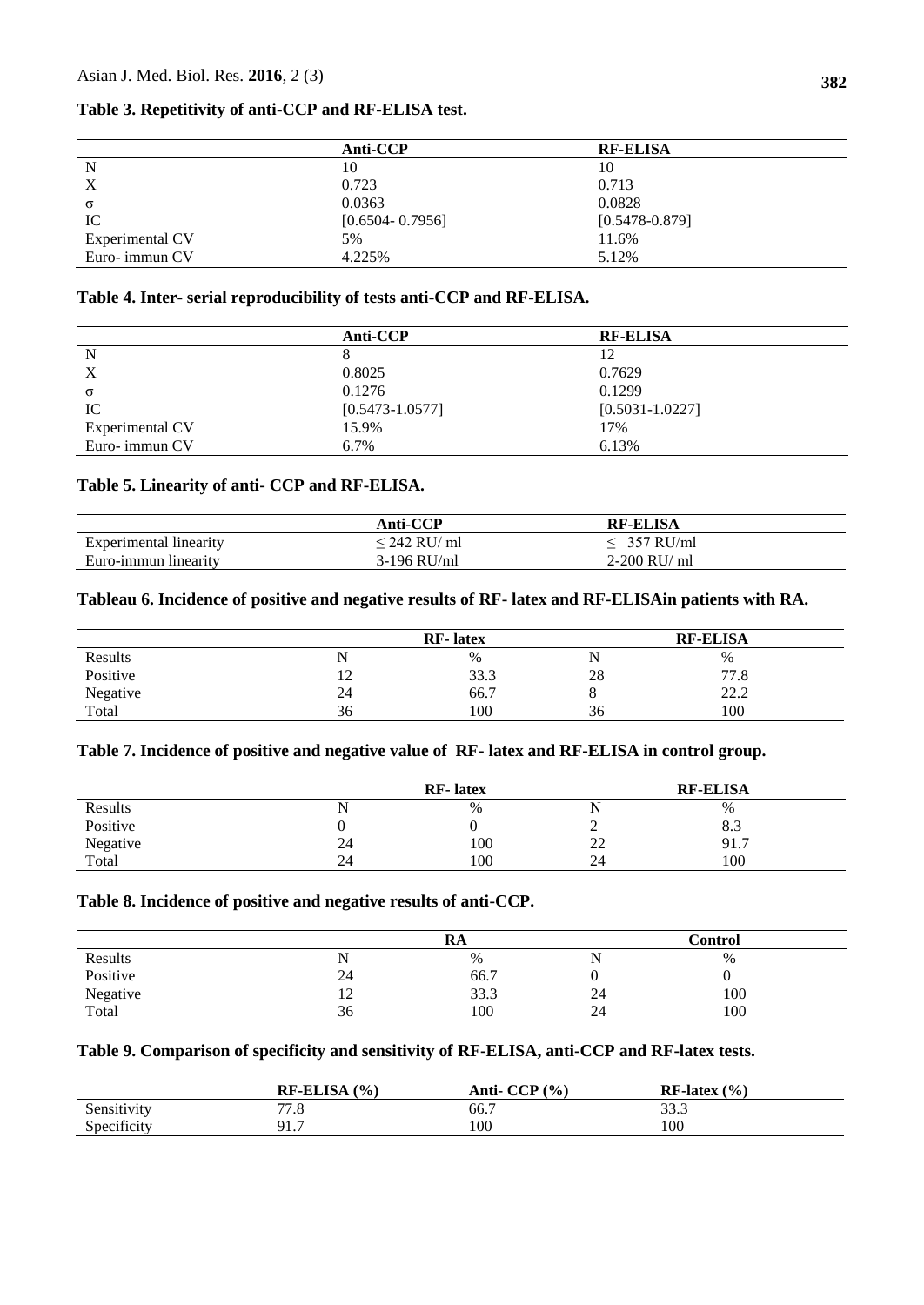|            | <b>RF-ELISA</b> | Anti-CCP |
|------------|-----------------|----------|
| Paramètres |                 |          |
| <b>PPV</b> | 93.33           | 100      |
| <b>NPV</b> | 73.33           | 66.7     |
| $LR+$      | 4.96            | Infini   |
| LR-        | 0.24            | 0.33     |

## **Table 10. Predictive values and likelihood-ratio of RF-ELISA and anti-CCP tests.**

## **3.3. Quality control for anti-CCP and RF-ELISA test**:

A quality control was performed in laboratories by using positive control. Positive controls have been tested ten times. The optical density (OD) for anti-CCP and RF-ELISA were respectively0.723 and 0.713. Our coefficient of variation (CV) for anti-CCP (5%) was comparable to the Euro-immun findings. Nevertheless, experimental coefficient of variation for RF-ELISA (11.6 %) was higher than the Euro-immun findings (4.225 %) (Table 3).

To determine inter-assay variability, we tested positive control with patient sample in all experiment. Coefficient of variation (CV) for anti-CCP and RF-ELISA (15.9 % and 17 %, respectively) was higher than that of Euro-immun (6.7 % and 6.13 %, respectively) (Table 4).

Our experimental linearity for anti-CCP test  $(\leq 242 \text{ RU/ml})$  higher than Euro-immun value. For RF-ELISA test, experimental linearity ( $\leq$  357 RU/ml) is too higher than of Euro-immun (Table 5).

## **3.4. Diagnostic characteristics**

In case group, the results were positive in 28 of 36 (77.8 %) for RF-ELISA and 12 of 36 (33.33 %) for RF-latex (Table 6).

In control group, the results were positive in 2 of 24 (8.3 %) for RF-ELISA but RF-latex were negative for all subject (Table 7).

The results for anti-CCP were positive in 24 of 36 (67.7 %) in RA group and negative for all control group (Table 8).

RF-ELISA sensitivity (77.8 %) and anti-CCP sensitivity (66.7 %) were higher than that of RF-latex (33.3 %). Anti-CCP and RF-latex specificity (100 %) were higher than that of RF-ELISA (91.7 %) (Table 8).

The positive predictive value (PPV) for anti-CCP was higher than RF-ELISA value but the negative predictive value (NPV) for RF-ELISA was higher than that of anti-CCP (Table 10).

The likelihood-ratio (positive and negative) for anti-CCP was higher than RF-ELISA value.

## **4. Discussion**

A total of 36 patients with RA were included in our study. In our study, the sex-ratio (2.6/1) was comparable to the findings of Hadonou (2002). This women predominance was confirmed in literature (Sizova, 2012; Girish and Orlando, 1989; Menkes *et al*., 2004). In our study, the mean age was 39.22 years.

Anemia is the most frequently biological sign observed during PR. In our study, fifty percent (50 %) of patient with RA present an anemia. This result was comparable to the findings of Benamour *et al.* (49.7 %) (1992), but it is higher than the result reported by Leuleu *et al.* (24 %) and by Mody *et al.* (40 %)(1989) and lower than that reported by Hadonou (67.4 %) (2002).

The most common anemia in RA is typical of that occurring in other chronic diseases (anemia of chronic disease) and shares characteristic abnormalities of iron metabolism, including decreases in serum iron, total iron-binding capacity, and transferrin saturation despite the presence of normal or increased stainable iron within bone marrow reticulum cells (Cartwright *et al*., 1971). These alterations in iron metabolism are characteristic of the acute-phase response and have been attributed to the effects of interleukin 1 released by monocytes and tissue macrophages (Dinarello, 1984).

High level of ESR and CRP is a biological consequence of inflammatory diseases.

In our study, 72.2 % of patients have high ESR level. This rate is lower than that reported by Hadonou (2002) and Benamour *et al.* (1992). 38.9 % of patients with RA were positive for CRP. This rate is lower than reported by Hadonou (87.5 %) (2002).

ESR is an important component of the ACR criteria for disease activity and remission in RA (Pinar *et al*., 1982). It has been argued that ESR suffers from being responsive to the level of fibrinogen, which is an indirect measure of inflammation. The combination of high CRP plus high ESR was associated with more severe clinical scores, whereas low values for both markers identified patients with the least scores (Marcelletti and Nakarmura, 2003).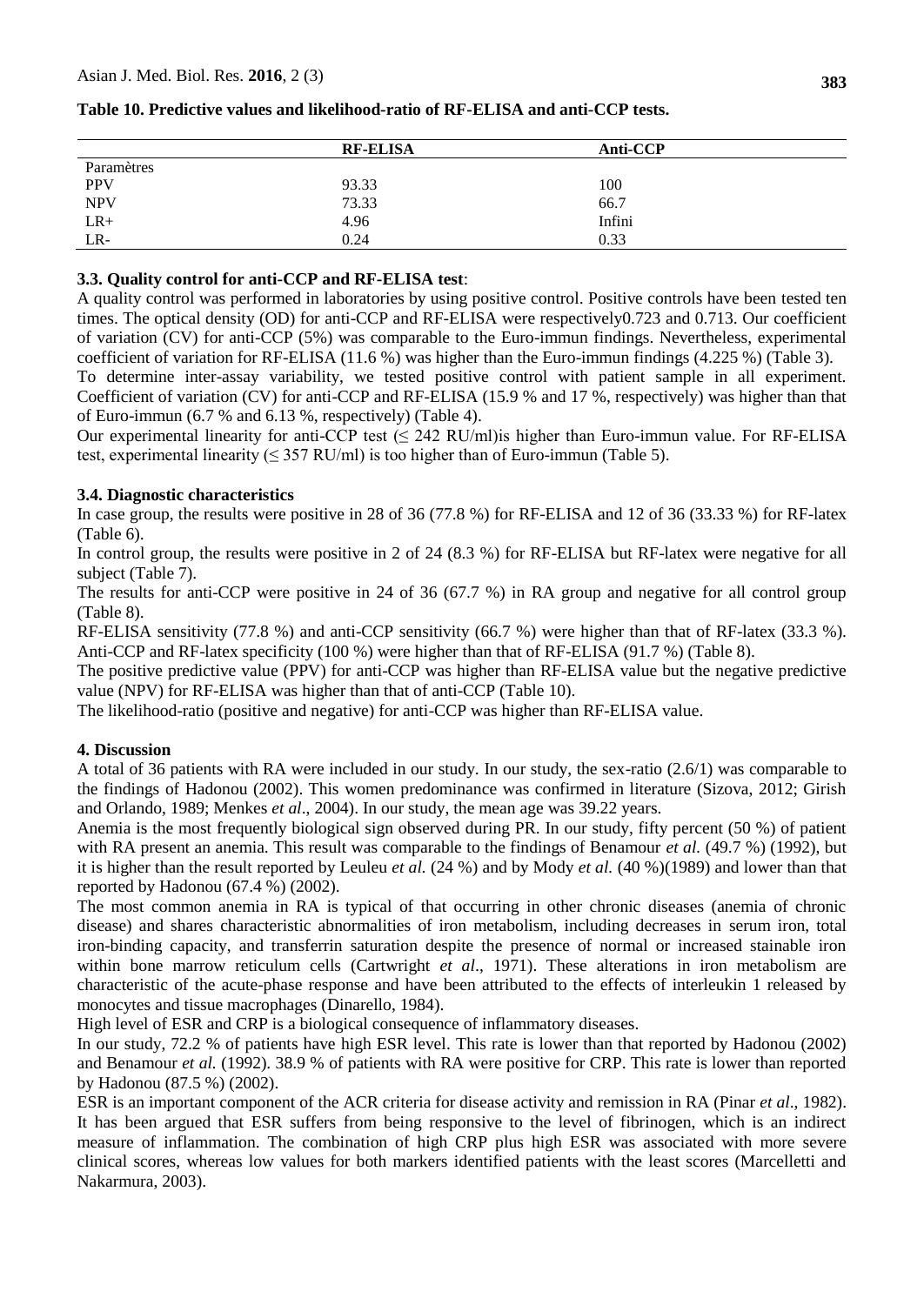Leukocytosis is often associated with infection; other common causes are hemorrhage, trauma (including surgery), myocardial infarction, malignancies (sarcoma, carcinoma, leukemia, myelosclerosis), poisoning and metabolic disturbances (drugs, chemicals, venoms, tubular necrosis, diabetic coma, gout, liver failure) and autoimmune disorders (rheumatoid arthritis, systemic lupus erythematosus).

Leukocytosis is observed in 22.2 % of patient; this rate is close to Hadonou (2002) value (18 %) and higher than Benamour *et al.* (2002) value, (18.83 %). This rate is lower than that observed by Leuleu *et al.* (1983). In our study, the low rates observed is due to majority of patients are tested except the inflammatory period.

Before using in laboratory of anti-CCP and RF-ELISA test, the validity of these tests was determined by evaluation of the precision (repetitivity and inter-serial reproducibility) and the linearity (Bernard, 1985).

The coefficient of variation (CV), also known as relative standard deviation (RSD), is a standardized measure of dispersion of a probability distribution or frequency distribution. It define the relative dispersion of the experimental values. It is used to express the precision and repeatability of an assay. Usually, a method presents a good precision when the CV is lower than 10 % (Bernard, 1985). In our study, the dosage of antibodies anti-CCP presents a good precision comparable to that of the manufacturer. The precision obtained for RF-ELISA  $(CV = 11.6$  %) compared with that fixed by Euro-immun (5.16 %) is higher but our value is close to the accepted superior limit (10 %). To solve this problem, we used an excess volume of reagent (double volume) for analysis.

The inter-serial reproducibility allows us to define another component of the precision which is the stability of the fixed antigen, the reagent or the control-serum during the storage. Both tests anti-CCP and RF-ELISA RSD were 15.9 % and 17 % respectively. These values are slightly high than those of Euroimmun: 6.7 % and 6.13 % for anti-CCP and RF-ELISA respectively. It can be inferred that the conditions of storage during the air transport affect slightly the stability of the control-serum.

The linearity of anti-CCP and RF-ELISA tests obtained during our study (Table 6) was higher than that obtained by Euro-immun. Due to the heterogeneous nature of human autoantibodies; concentration exceeded sometimes calibration range  $(0-300 \text{ U/m})$ . These problems are solved by serum sample dilution.

The limit of detection is the slight serum concentration which gives a detectable analytical signal (Bernard, 1985). The analytical sensitivity indicated by Euro-immun was 1RU / ml and 0.3RU / ml for RF-ELISA and the anti-CCP respectively. In our context, an exact determination of the analytical sensitivity is not essential in our opinion because these two tests were positive when the concentration was 20 RU / ml for RF-ELISA and 10 RU / ml for anti-CCP. These results are superior to the test limit of detection.

In our study, sensibilities of RF-ELISA (Ig M) and anti-CCP were respectively 77.8 % and 66.7 %). Our sensibility is close to values obtained by several authors for RF-ELISA: 75 % (Bas *et al*., 2002), 66 % (Goldbach Mansky *et al*., 2002), 72 % (Lee and Schur, 2003), 70 % (Suzuki *et al*., 2003) and 68 % (Vallbracht *et al*., 2004) but is higher than 54 % obtained by Schellekens G.A et al (2000). For anti-CCP, our sensibility is close to value obtained by several authors: 68 % (Schellekens *et al*., 2000; Bas *et al*., 2002), 66 % (Lee and Schur, 2003), 64 % (Vallbracht *et al*., 2004), 65 % (Dubucquoi *et al*., 2004) and lower than 88 % obtained by Suzuki *et al.* (2003).

Our specificity for RF-ELISA (91.7 %) is comparable to several authors values: 91 % (1), 87 % (35). It is the same thing for anti-CCP specificity (100 %) which is comparable to several authors' values: 98 % (Schellekens *et al*., 2000; Bizzaro *et al*., 2001), 97 % (Vallbracht *et al*., 2004; Zeng *et al*., 2003).

IgM rheumatoid factor has been commonly used as serological marker of RA. Rheumatoid factors are autoantibodies with specificity for the Fc region of immunoglobulin. Other isotypes of RF have been described: IgG-RF, IgA-RF, IgE-RF. In a study, Swedler *et al*. (1997) compared the ability of RF isotype measurements to increase specificity for RA diagnosis. IgM-RF, IgA-RF, IgG-Rf were observed in 91 %, 80 % and 55 % of RA sera, respectively, with specificities of 76 %, 80 % and 95 %, respectively, versus rheumatic disease control. The magnitude of RF positivity in the sera of patients with RA is correlated with the development of progressive and erosive disease (Houssien *et al*., 1998; Bukhari *et al*., 2003). In added, high levels of RF were found in the sera of patients with other disease and elderly healthy individuals. But the majority of RF-positive individuals did not develop the disease (Marcelletti and Nakarmura, 2003). This incomplete sensitivity and specificity of RF tests for RA limits their diagnostic usefulness.

To facilitate diagnosis of RA during early stage of the disease, a good serological marker is needed. Antibodies directed to citrullinated proteins provide this ability. To increase the sensitivity of the citrulline-containning peptide ELISA, peptides were modified to adopt a structure in which the citrulline moiety is optimally exposed for antibody binding (Vossenaar and Venrooij, 2004). In several publications, anti-CCP showed a higher specificity and comparable sensitivity than IgM-RF. Schellekens et al. showed that the anti-CCP ELISA is highly specific for RA and can even be detected in up to 35 % of RF-negative sera (Schellekens *et al*., 2000).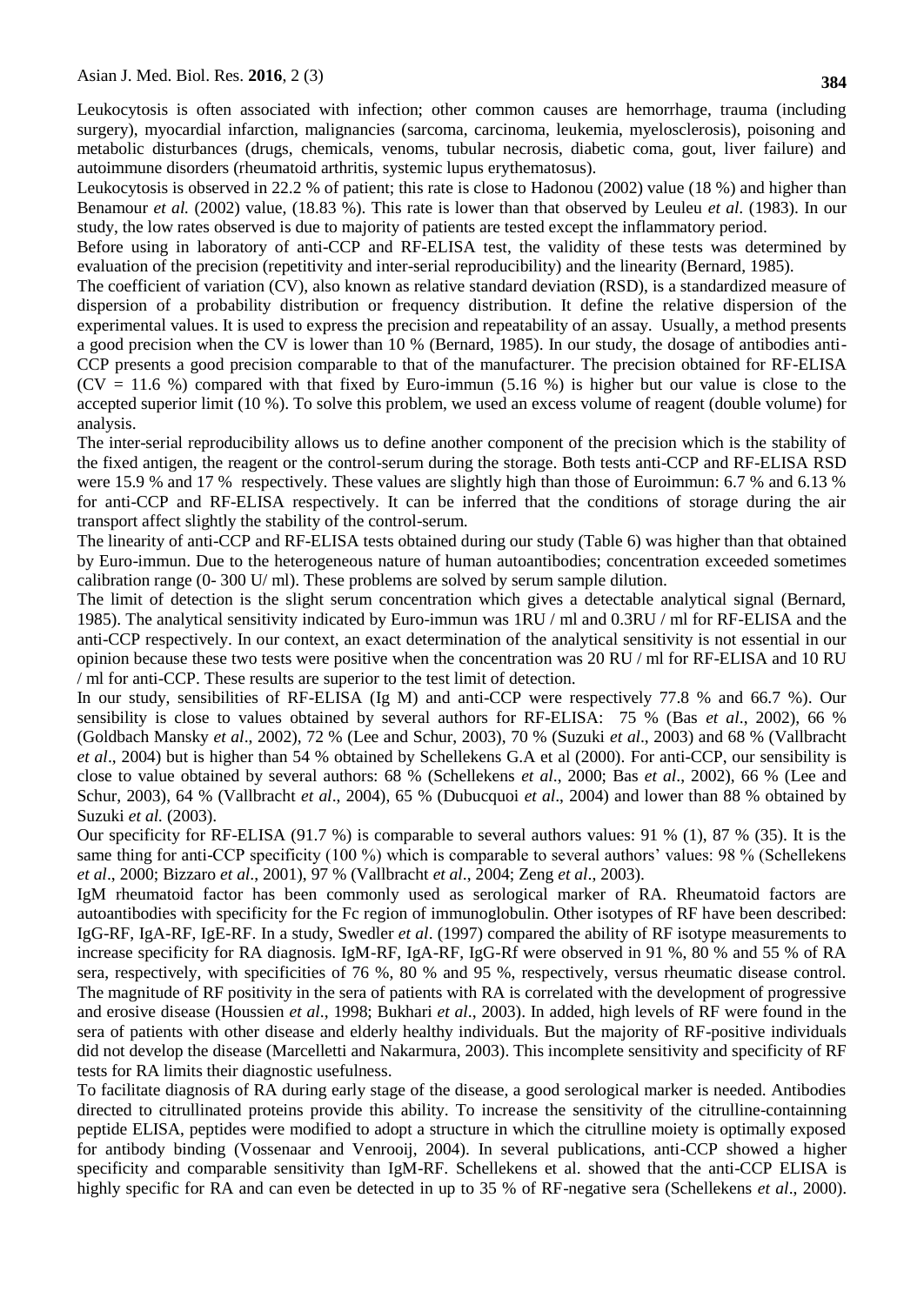There are two generations of anti-CCP test. CCP 1 peptide is derived from filaggrin sequences. The CCP 2 test has no homology with filaggrin or other known proteins. The CCP 2 test has a sensitivity comparable to the IgM-RF with a high specificity (Vossenaar and Venrooij, 2004).

Anti-CCP antibodies are usually present before the development of RA symptoms, suggesting that a break in tolerance to citrullination products occurs early in RA development (Nielen *et al*., 2004). Rantapaa-Dahlqvist et al shown that, anti-CCP 2 was detectable 1.5 to 9 years before onset of the first symptoms of the disease (Rantapaa-Dahlqvist *et al.*, 2003). Nielen et al. shown that, CCP antibodies could be detected in sera up to 14 years before onset of the first symptoms of RA; IgM-RF up to 10 years (Nielen *et al*., 2004). In a study, Schellekens et al. demonstrated that, combining of anti-CCP and IgM-RF ELISA increased sensitivity and predictive positive value for the diagnosis (Schellekens *et al*., 2000).

We compared RF-ELISA method with latex fixation test. For this test, the agglutination involved is really a precipitin reaction which takes place on the surface of a large particle (Singer and Plot, 1956). The reactant is adsorbed onto the surface of the particle, and the carrier may the agglutinate or flocculate in the presence of rheumatoid factors. Latex particles are obtained when vinyl monomers are dispersed in water and polymerized by a suitable free radical forming catalyst and produced small spheres of polymers as a colloidal suspension in water (Singer, 1961).

In a review, Singer found positive results between 53 to 94 % (mean 75.8 %) for patients with RA. But in control subjects (patients with rheumatic and non-rheumatic diseases), the test result was positive in 0 to 15. 6 % (mean 5.2 %). A high incidence of positive test results occurs among the connectivite tissues diseases. RFs are clearly not specific for RA. Latex fixation test was positive in 20.5 % of patients with systemic lupus erythematosus, scleroderma, dermatomyositis, polymyositis and polyarteritis nodosa, all diseases involving connective tissue. Positive titers have been also encountered in serum from patients with sarcoidosis, syphilis, cirrhosis of the liver, hepatitis, lymphomas and viral infections (Singer and Plot, 1956, Menkes *et al.*, 2004). In general, high titers are encountered in active RA but a negative test result does not rule out of the diagnosis of RA. Absence of RF in cases of RA is probably due to other immunologic alterations or deficiency of the immunologic mechanism. It may also be that delayed allergic response rather than classic immunity is responsible for certain forms of rheumatic disease or related connective tissue disorders (Singer, 1961).

According to Humbel, RF-ELISAin comparison with latex method offered many advantages: high sensitivity and specificity and allow measuring IgM and IgA. According several authors, IgA-RF measurement is clinically useful for early prognostic evaluation of recent onset RA (Humbel, 2009; Jorgensen *et al*., 1996; Teitsson *et al*., 1984). Presence of IgA-RF was significant associated with extraarticular manifestations and bone erosion (Houssien, 1998).

The predictive positive value (PPV) of anti-CCP (84 %) was higher than that of RF-ELISA (77%). Schellekens et al are obtained similar value: 84% and 74% for anti-CCP and RF-ELISA respectively. The higher PPV of the anti-CCP compared with IgM-RF is explained by the fact that specificity is more important than sensitivity in determining the predictive value of a positive test result. (Schellekens *et al*., 2000)

The likelihood ratio (LR) of any clinical finding is the probability of that finding in patients with disease divided by the probability of the same finding in patients without disease. Its constitute one of the best ways to measure and express diagnosis accuracy. Positive LR describes how probability of disease shifts when the finding is present and the negative LR describes how probability of disease shifts when it is absent. The bigger the number, the more convincingly the finding suggests that disease (MacGee, 2002). In our study, for RF-ELISA, we obtained 4.96 and 0.24 for LR + and LR – respectively. Nishimura et al. (Nishimura *et al.,* 2007) reported similar results from a multicenter study of 30,235 patients for anti-CCP (LR+ = 4.86, LR - = 0.38).

For anti-CCP, LR+ is infinite. The possible explanation is absence of not false-negative anti-CCP results.

According to literature; anti-CCP is a valuable serum marker for the diagnosis of RA. Anti-CCP demonstrated a high specificity and predictive positive value. In added, anti-CCP antibody has the highest ability to predict the future development of RA.

#### **5. Conclusions**

The aim of this study is to evaluate diagnostic and predictive value of anti-CCP ELISA and RF-ELISA in RA. According to literature, our results show that, the specificity of anti-CCP assay is higher than that of RF-ELISA but the sensitivity of RF-ELISA assay is higher than that of anti-CCP assay. The latex test for rheumatoid factors has low sensitivity. The predictive value of anti-CCP ELISA is better than those of the IgM-RF ELISA and combining of the two tests enhances a better diagnosis value for RA.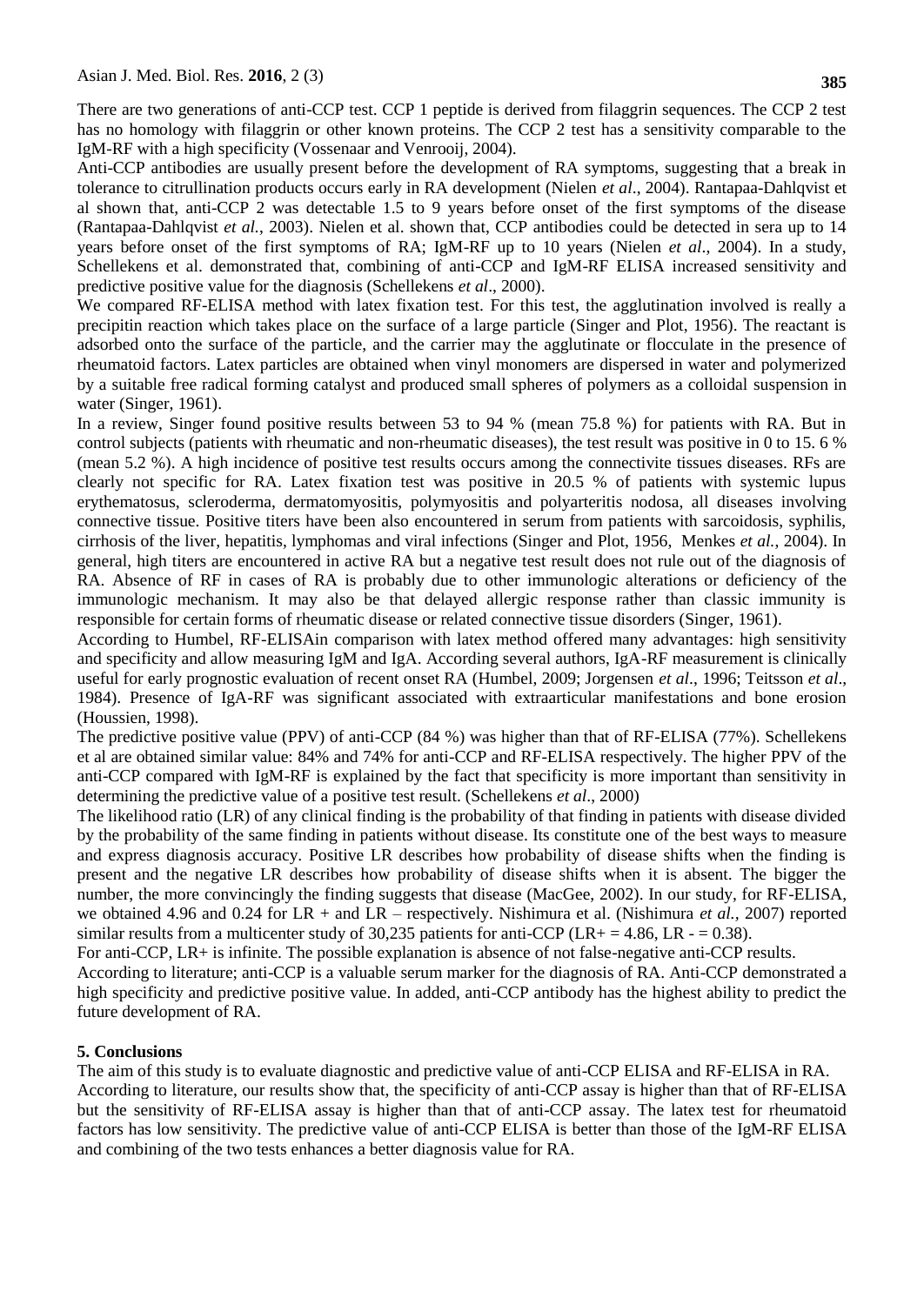#### **Conflict of interest**

None to declare.

#### **References**

- Schellekens GA, H Visser, BA de Jong, FHJ van den Hoogen, JMW Hazes, FC Breedveld and WJ van Venrooij, 2000. The diagnostic properties of rheumathoid arthritis antibodies recognizing a cyclic citrullinated peptide. Arthritis & Rheumatism, 43:155-163.
- Gabriel SE, 2001. The epidemioly of rheuatoid arthritis. Rheum. Dis. Clin. North Am., 27 : 269-281.
- Silman AJ and JE Pearson, 2002. Epidemiology and genetics of rheumatoid arthritis. Arthritis Res., 4(suppl 3): S265-272.
- Hadonou A, 2002. La polyarhtrite rhumatoïde : aspects cliniques, paracliniques et thérapeutiques au CNHU. Thèse Méd. FSS/UAC Cotonou n° 990.
- MacGregor A, W Ollier, W Thomson, W Ollier, D Jawaheer and A Silman, 1995. HLA-DRB1\*0401/0404 genotype and rheumatoid arthritis : increased association in men, joung age at onset, and diseases severity. J. Rheumatol., 22 :1032- 1036.
- Goemaere S, C Ackerman, K Goethals, F De Keyser, C Van Der Straeten, G Verbruggen, H Mielants and EM Veys, 1990. Onset of symptoms of rheumatoid arthritis in relation to age, sex and menopausal transition. J. Rheumatol., 17 :1620- 1622.
- Hutchinson D, MP Lynch, RJ Moots, RN Thompson and E Williams, 2001. The influence of current cigarette smoking on the age at onset of rheumatoid arthritis (RA) in individuals with sporadic and familial RA. Reumatology (Oxford), 40 :1068- 1070.
- Diaz FJ, A Rojas-Villarraga, Salazar JC, A Iglesias-Gamarra, RD Mantilla and JM Anaya, 2011. Anti-CCP antibodies are associated with early age at onset in patients with rheumatoid arthritis. Joint Bone Spine, 78:175-178.
- Sizova L, 2012. Diagnostic value of antibodies to modified citullinated vimentin in early rheumatoid arthritis. Human Immunology, 73:389- 392.
- Pinals RS, 1994. Polyarthritis and fever. N. Engl. J. Med., 330:769-774.
- Nienhuis RLF and E Mandema, 1964. A new serum factor in the patients with rheumatoid arthritis, the antiperinuclear factor. Ann. Rheim. Dis., 23:302- 305.
- Moore TL and RW Dorner 1993. Rheumatoid factors. Cli. Biochem., 26 : 75- 84.
- Marcelletti JF and RM Nakarmura, 2003. Assessment of serological markers associated with rheumatoid arthitis. Diagnostic autoantibodies and conventional disease activity markers. Clinical and Applied Immunology Reviews, 4: 109- 123.
- Westgeest AA, AM Boerbooms, M Jongmans, JP Vanderbroucke, G Vierwinden and LB van de Putte, 1987. Antiperinuclear factor : indicator of more severe disease in seronegative rheumatoid arthritis. J. Rheumatol., 14: 893- 897.
- Schellekens GA, BA de Jong, FHJ van den Hoogen, LB van de Putte and WJ van Venrooij, 1998. Citrulline is an essential constituent of antigenic determinants recongnized by rheumatoid arthritis-specific autoantibodies. J. Clin. Invest., 101: 273- 281.
- Mulder AH, G Horst, MA van-Leeuwen, PC Limburg and CG Kallenberg, 1993. Antineutroplil cytoplasmic antibodies in rheumatoid arthritis. Characterization and clinical correlations. Arthritis Rhem., 36: 1054- 1060.
- Tan EM, 1982. Antibodies to nuclear antigens (ANA): their immunobiology and medicine. Adv Immunol., 33: 167- 240.
- Ronnelid J, J Lyshom, LA Engstrom, L Klareskog and B Heyman, 1994. Local anti-type II collagen antibody production in rheumatoid arthritis synovial fluid. Evidence for an HLA-DR4-restricted IgG response. Arthritis Rheum., 37: 1023- 1029.
- Atta MS, KL Lim, DA Ala'deen, RJ Powell and I Todd, 1995. Investigation of the prevalence and clinical associations of antibodies to human fibronectin in systemic lupus erythematosus. Ann. Rheum. Dis., 54:117- 124.
- Schaller M, DR Burton and HJ Ditzel, 2001. Autoantibodies to GPI in rheumatoid arthritis: linkage between an animal model and human disease. Nat. Immunol., 2: 746- 753.
- Vossenaar ER and WJ van Venrooij, 2004. Anti-CCP antibodies, a highly specific marker for (early) rheumatoid arthritis. Clinical and Applied Immunology Reviews, 4: 239- 262.
- Herold M, V Boeser, E Russe and W Klotz, 2005. Anti-CCP: History and its usefulness. Clinical and Developmental Immunology, 12: 131-135.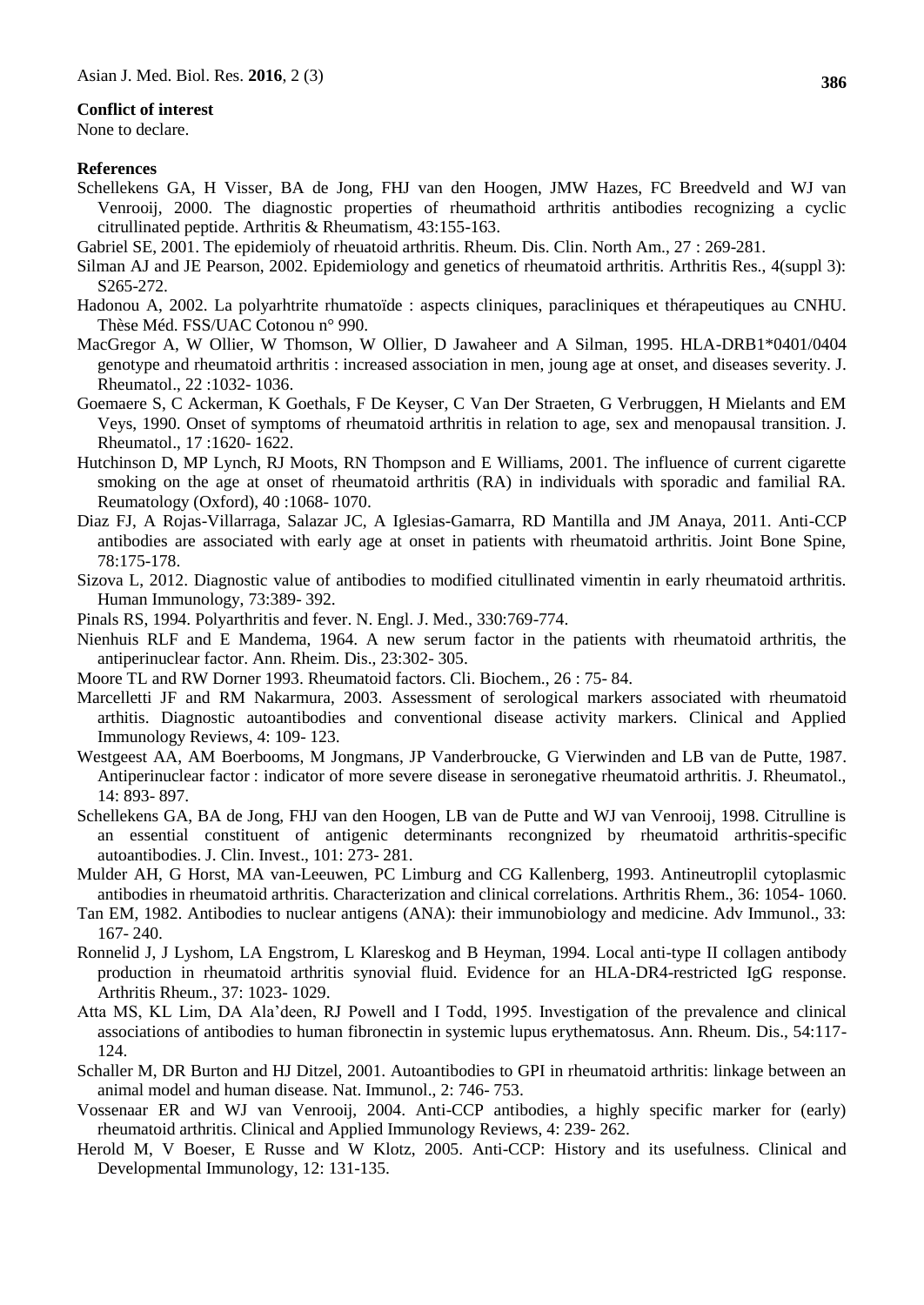- Rojas-Villarraga A, FJ Diaz, E Calvo-Páramo, JC Salazar, A Iglesias-Gamarra, RD Mantilla and JM Anaya, 2009. Familial disease, the HLA-DRB1 shared epitope and anti-CCP antibodies influence time at appearance of substantial joint damage in rheumatoid arthritis. J. Autoimmun., 32: 64- 69.
- Girish M and M Orlando, 1989. Rheumatoid arthritis in blacks in South Africa. Annals of Rheumatic Diseases, 48: 69-72.
- Menkes CJ, Y Allanore, LE Giraudet, JS Quintrec, P Hilliquin, H Judet, X Puechal and R Tubiana, 2004. La polyarthrite rhumatoïde de l'adulte. Masson : Paris.
- Benamour S, B Zeroual and L Fares, 1992. Polyarthrite rhumatoïde au Maroc. A propos de 404 observations. Rev. Rhum. Mal. Ostéo-artic., 59: 801-807.
- Leuleu JP, P Dexemple, J Soubeyrand and YB Beda, 1983. La polyarthrite rhumatoïde de la polyarthrite rhumatoïde de l'adulte en Afrique tropicale : à propos de 50 observations en Côte d'Ivoire. Rev. Rhum., 50: 195-203.
- Mody MG and LO Meyers, 1989. Rheumatoid arthritis in blacks in South Africa. Annals of the Rheumatic Diseases, 48: 69-72.
- Cartwright GE and GR Lee, 1971. Aneamia of chronic disorders. Br. J. Haematol., 21:147-152.
- Dinarello CA, 1984. Interleukin-1 and the pathogenesis of the acute phase response. N. Engl. J. Med., 311:1413- 1418.
- Pinal RS, J Baum, J Bland, WM Fosdick, SB Kaplan and AT Masi, 1982. Preliminary criteria for clinical remission in rheumatoid arthritis. Bull Rheum Dis., 32: 7- 10.
- Opdenakker G, E Willem, WE Fibbe and J Van Damme, 1998. The molecular basis of leukocytosis. Immunology today, 19: 182- 189.
- Audigie CL, G Dupont and F Zonszain, 1986. Principes des méthodes d'analyse biochimique. Doin éditeurs: Paris, p.36.
- Bernard S, 1985. Biochimie Clinique. Maloine : Paris.
- Bas S, TV Pernerger, M Seitz, JM Tiercy, P Roux-Lombard and PA Guerne, 2002. Diagnostic tests for rheumatoid arthritis: comparison of anti- cyclic citrullinated peptide antibodies, anti- keratin antibodies and Ig M rheumatoid factors. Rheumatology, 41:809-814.
- Goldbach-Mansky R, J Lee, A McCoy, J Hoxworth, C Yarboro, JS Smolen, G Steiner, A Rosen, C Zhang, HA Menard, ZJ Zhou, T Palosuo, WJ Van Venrooij, RL Wilder, JH Klippel, JrHR Schumacher and HS El-Gabalawy, 2000. Rheumatoid arthritis associated autoantibodies in patients with synovitis of recent onset. Arthritis Res., 2: 236- 243.
- Lee DM and PH Schur, 2003. Clinical utility of anti- CCP assay in patients with rheumatic diseases. Ann. Rheum Dis., 62:870-874.
- Suzuki K, T Sawada, A Murakami, T Matsui, S Tohma, K Nakazono, M Takemura, Y Takasaki, T Mimori and K Yamamoto, 2003. High diagnostic performance of ELISA detection of antibodies to citruillinated antigens in rheumatoid arthritis. Scand. J. Rheumatol., 32:197-204.
- Vallbracht I, J Rieber, M Oppermann, F Forger, U Siebert and K Helmke, 2004. Diagnostic and clinical value of anti- cyclic citrullinated peptide antibodies compared with rheumatoid factor isotypes in rheumatoid arthritis. Ann. Rheum. Dis., 63:1079-1084.
- Dubucquoi S, E Solau- Gervais, D Lefranc, L Marguerie, J Sibila, J Goetz, V Dutoit, AL Fauchais, E Hachulla, RM Flipo and L Prin, 2004. Evaluation of anti-citrillinated fillagrin antibodies as hallmarks for the diagnosis of rheumatic diseases. Ann. Rheum. Dis., 63 :415-519.
- Bizzaro N, G Mazzanti, E Tonutti, D Villalta and R Tozzoli 2001. Diagnostic accuracy of the anti-citrulline antibody assay for rheumatoid arthritis. Clin. Chem., 46: 1089-1093.
- Zeng X, M Ai, X Tian, X Gan, Y Shi, Q Song and F Tang, 2003. Diagnostic value of anti-cyclic citrullinated peptide antibody in patients with rheumatoid arthritis. J Rheumatol., 30:1451-1455.
- Swedler W, J Wallman, CJ Froelich and M Teodorescu, 1997. Routine measurement of IgM, IgG, and IgA Rheimatoid Factors: High sensitivity, specificity, and predictive value for rheumatoid arthritis. J. Rheumatol., 24: 1037- 1044.
- Houssien DA, T Jonsson, E Daview, DL Scott, 1998. Rheumatoid factor isotypes, disease activity and the outcome of rheumatoid arthritis. Comparative effects of differents antigens. Scand. J. Rheumatol., 27: 46- 53.
- Bukhari M, M Lunt, BJ Harrison, DGI Scott, DPM Symmons and AJ Silman, 2002. Rheumatoid factor is the major predictor of increasing, severity of radiographic erosions in rheumatoid arthritis. Results from the Norfolk Arthritis Register Study, a large inception cohort. Arthritis Rhem., 46: 906- 912.